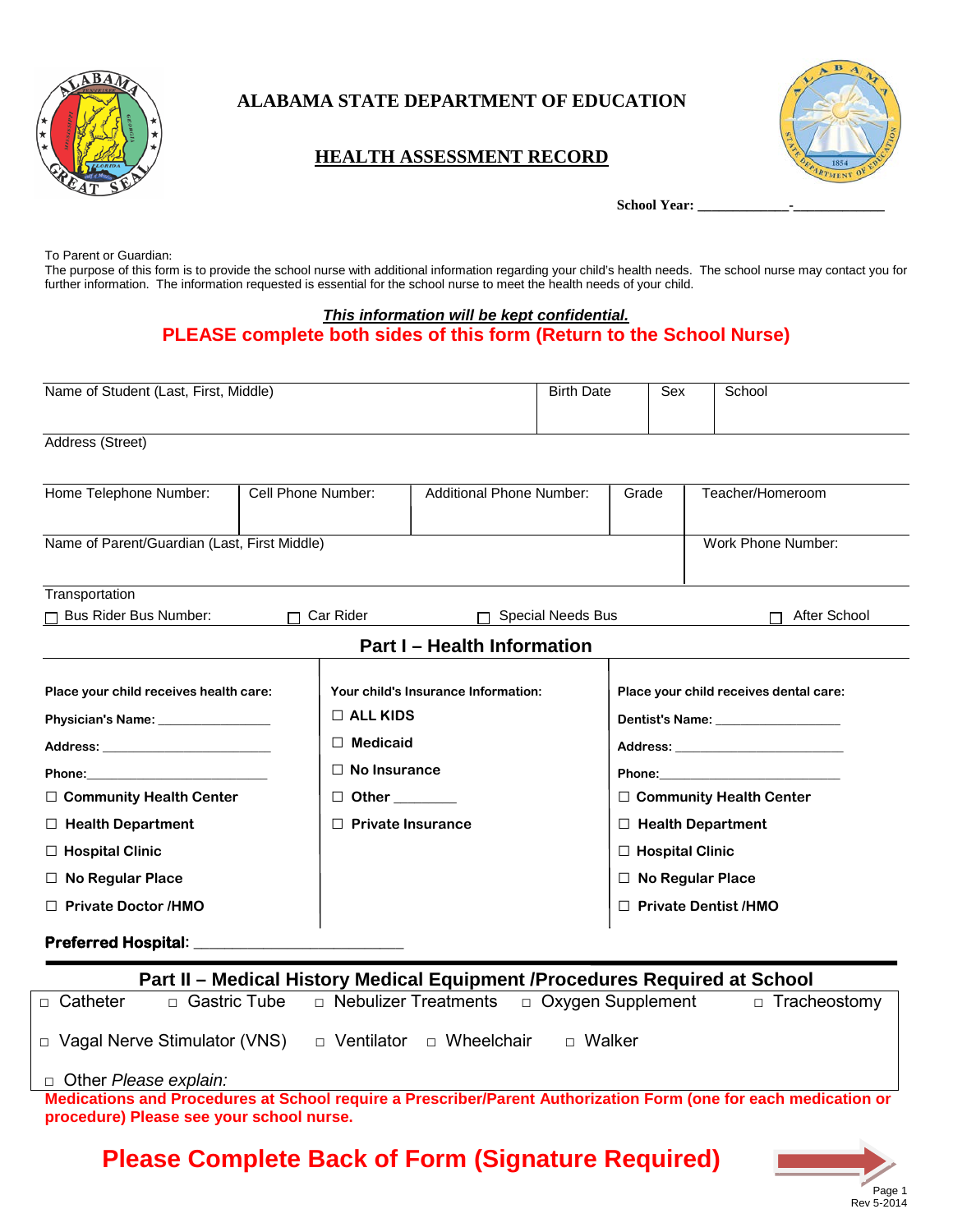

## **ALABAMA STATE DEPARTMENT OF EDUCATION**

### **HEALTH ASSESSMENT RECORD**



**School Year: \_\_\_\_\_\_\_\_\_\_\_\_\_-\_\_\_\_\_\_\_\_\_\_\_\_\_**

### **Part III – Medical History**

| $\Box$ YES $\Box$ NO | <b>KNOWN HEALTH PROBLEMS</b>                                                                                                    |                                                   |  |  |  |
|----------------------|---------------------------------------------------------------------------------------------------------------------------------|---------------------------------------------------|--|--|--|
|                      | If NO, go directly to the bottom of the page and provide parent/guardian signature                                              |                                                   |  |  |  |
|                      | If YES, and diagnosed by a physician, answer each question below.                                                               |                                                   |  |  |  |
| $\Box$ YES $\Box$ NO | <b>Attention Deficit Disorder (ADD)</b>                                                                                         |                                                   |  |  |  |
| D YES D NO           | <b>Attention Deficit Hyperactivity Disorder (ADHD)</b>                                                                          |                                                   |  |  |  |
|                      | $\Box$ At Home                                                                                                                  |                                                   |  |  |  |
| D YES D NO           | Allergies:                                                                                                                      | □ Hives/rash<br>□ Medications                     |  |  |  |
|                      | $\Box$ Food<br><u> The Communication of the Communication of the Communication of the Communication of the Communication of</u> |                                                   |  |  |  |
|                      |                                                                                                                                 | $\Box$ Breathing difficulty<br>□ Epi-pen          |  |  |  |
|                      | □ Insects<br>□ Environmental                                                                                                    |                                                   |  |  |  |
|                      | □ Medications ___________________<br>$\Box$ Other:                                                                              |                                                   |  |  |  |
| $\Box$ YES $\Box$ NO | □ Uses an inhaler at school<br>Asthma                                                                                           | □ Uses an inhaler at home                         |  |  |  |
| D YES D NO           | Blood/Bleeding Problems: <b>DHemophilia</b> ,                                                                                   | DVon Willebrand's,<br>□ Other                     |  |  |  |
|                      | Requires medication Please explain:                                                                                             |                                                   |  |  |  |
|                      |                                                                                                                                 |                                                   |  |  |  |
| $\Box$ YES $\Box$ NO | Frequent Nose Bleeds: Please explain                                                                                            |                                                   |  |  |  |
| D YES D NO           | Cancer/Leukemia: Please explain                                                                                                 |                                                   |  |  |  |
| D YES D NO           | Cerebral Palsy: Please explain                                                                                                  |                                                   |  |  |  |
| D YES D NO           | Cystic Fibrosis: Please explain                                                                                                 |                                                   |  |  |  |
| D YES D NO           | Dental Problems: Please explain:                                                                                                |                                                   |  |  |  |
| D YES D NO           | Diabetes □ Type 1 Diabetes<br>In Monitors Blood Sugars at school                                                                | Requires Insulin at school                        |  |  |  |
|                      |                                                                                                                                 | □ Insulin pump<br>Glucagon order                  |  |  |  |
|                      | □ Type 2 Diabetes<br>$\Box$ Managed with diet                                                                                   | □ Oral medication                                 |  |  |  |
|                      |                                                                                                                                 |                                                   |  |  |  |
| $\Box$ YES $\Box$ NO | Emotional/Behavioral/Psychological: Please explain:                                                                             |                                                   |  |  |  |
| D YES D NO           | Gastrointestinal/Stomach Problems: Please explain:                                                                              |                                                   |  |  |  |
| D YES D NO           | Genetic / Rare Disorders: Please explain:                                                                                       |                                                   |  |  |  |
| D YES D NO           | Headaches: Please explain:                                                                                                      |                                                   |  |  |  |
| $\Box$ YES $\Box$ NO | □ Left Ear<br>Hearing Problems: $\Box$ Right Ear<br>$\Box$ Both ears                                                            | □ Hearing loss<br>$\Box$ Hearing aid              |  |  |  |
|                      | $\Box$ Tubes<br>□ Cochlear Implant                                                                                              |                                                   |  |  |  |
| D YES D NO           | <b>Heart Condition:</b><br><b>Activity restrictions:</b>                                                                        | <b>D</b> Medications taken at home:               |  |  |  |
| $\Box$ YES $\Box$ NO | Please explain:                                                                                                                 |                                                   |  |  |  |
| D YES D NO           | Hypertension (High Blood Pressure): Please explain:<br>Juvenile Arthritis/Bone-Joint Problems: Please explain:                  |                                                   |  |  |  |
| D YES D NO           | Kidney/ Bladder/ Urinary Problems: Please explain:                                                                              |                                                   |  |  |  |
| $\Box$ YES $\Box$ NO | No Treatment<br><b>Scoliosis:</b><br>□ Wears Brace                                                                              | $\overline{\Box}$ Surgery<br>□ Family History     |  |  |  |
| D YES D NO           | Seizures/Convulsions: Type of seizure:                                                                                          |                                                   |  |  |  |
|                      | <i>Medications:</i> $\Box$ Diastat $\Box$ Klonopin<br>□ Versed                                                                  | □ Medication taken at home<br>$\Box$ Other $\Box$ |  |  |  |
|                      | Please explain:                                                                                                                 |                                                   |  |  |  |
| $\Box$ YES $\Box$ NO | Sickle Cell: □ Anemia<br>□ Trait                                                                                                |                                                   |  |  |  |
| $\Box$ YES $\Box$ NO | Shunt: DVP shunt Please explain:                                                                                                |                                                   |  |  |  |
| D YES D NO           | Spina Bifida:                                                                                                                   |                                                   |  |  |  |
| $\Box$ YES $\Box$ NO | Special Diet: Please explain:                                                                                                   |                                                   |  |  |  |
| $\Box$ YES $\Box$ NO | $\Box$ Wears contacts<br>$\Box$ Other                                                                                           |                                                   |  |  |  |
| $\Box$ YES $\Box$ NO | Other Medical Conditions: Please include any medications taken at home only.                                                    |                                                   |  |  |  |
|                      |                                                                                                                                 |                                                   |  |  |  |

### **Required Signatures**

**Signature of parent(s) or guardian:\_\_\_\_\_\_\_\_\_\_\_\_\_\_\_\_\_\_\_\_\_\_\_\_\_\_\_\_\_\_\_\_\_\_\_\_\_\_\_ Date:\_\_\_\_\_\_\_\_\_\_\_\_\_\_\_\_\_\_\_\_\_\_\_**

**Signature of school nurse: \_\_\_\_\_\_\_\_\_\_\_\_\_\_\_\_\_\_\_\_\_\_\_\_\_\_\_\_\_\_\_\_\_\_\_\_\_\_\_\_\_\_\_\_\_ Date:\_\_\_\_\_\_\_\_\_\_\_\_\_\_\_\_\_\_\_\_\_\_\_**